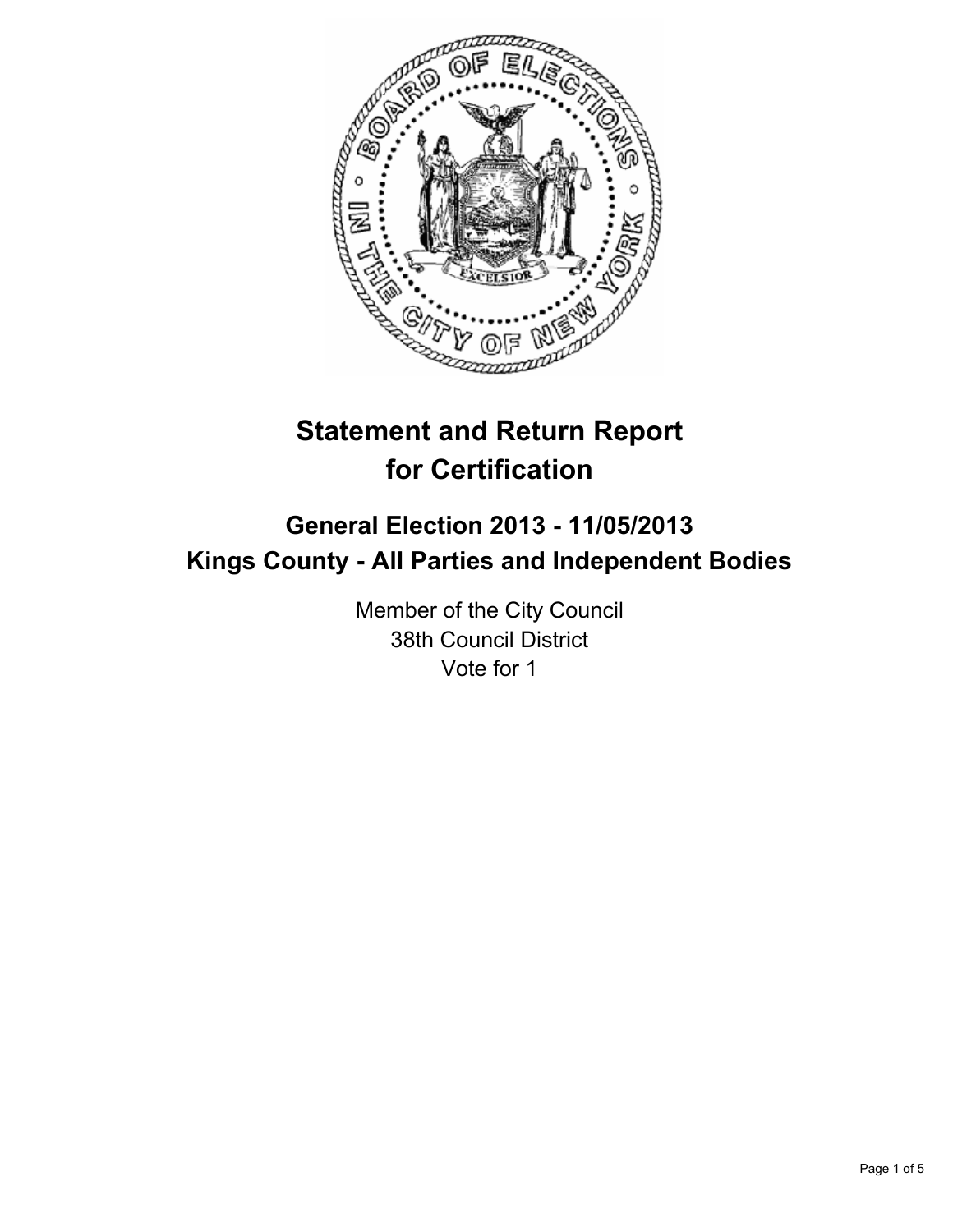

#### **Assembly District 44**

| <b>PUBLIC COUNTER</b>                                    | 583 |
|----------------------------------------------------------|-----|
| <b>EMERGENCY</b>                                         | 0   |
| <b>ABSENTEE/MILITARY</b>                                 | 5   |
| FEDERAL                                                  | 0   |
| SPECIAL PRESIDENTIAL                                     | 0   |
| <b>AFFIDAVIT</b>                                         | 8   |
| <b>Total Ballots</b>                                     | 596 |
| Less - Inapplicable Federal/Special Presidential Ballots | 0   |
| <b>Total Applicable Ballots</b>                          | 596 |
| CARLOS MENCHACA (DEMOCRATIC)                             | 405 |
| HENRY LALLAVE (CONSERVATIVE)                             | 38  |
| CARLOS MENCHACA (WORKING FAMILIES)                       | 96  |
| <b>Total Votes</b>                                       | 539 |
| Unrecorded                                               | 57  |

#### **Assembly District 48**

| PUBLIC COUNTER                                           | 91 |
|----------------------------------------------------------|----|
| <b>EMERGENCY</b>                                         | 0  |
| ABSENTEE/MILITARY                                        | 0  |
| FEDERAL                                                  | 0  |
| SPECIAL PRESIDENTIAL                                     | 0  |
| AFFIDAVIT                                                | 3  |
| <b>Total Ballots</b>                                     | 94 |
| Less - Inapplicable Federal/Special Presidential Ballots | 0  |
| <b>Total Applicable Ballots</b>                          | 94 |
| CARLOS MENCHACA (DEMOCRATIC)                             | 46 |
| HENRY LALLAVE (CONSERVATIVE)                             | 14 |
| CARLOS MENCHACA (WORKING FAMILIES)                       | 1  |
| <b>Total Votes</b>                                       | 61 |
| Unrecorded                                               | 33 |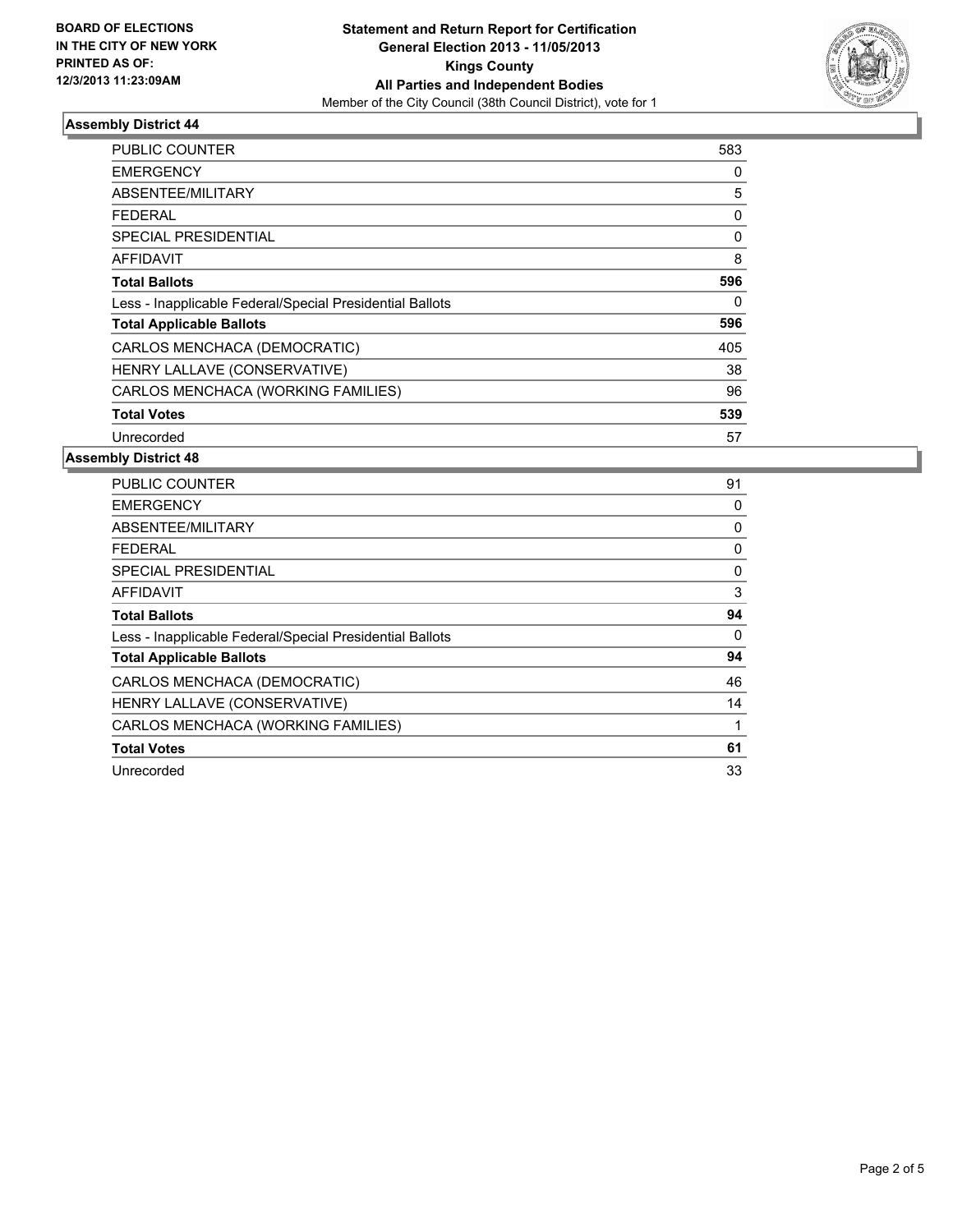

#### **Assembly District 49**

| <b>PUBLIC COUNTER</b>                                    | 2,409        |
|----------------------------------------------------------|--------------|
| <b>EMERGENCY</b>                                         | 0            |
| ABSENTEE/MILITARY                                        | 60           |
| <b>FEDERAL</b>                                           | 0            |
| <b>SPECIAL PRESIDENTIAL</b>                              | $\mathbf{0}$ |
| <b>AFFIDAVIT</b>                                         | 24           |
| <b>Total Ballots</b>                                     | 2,493        |
| Less - Inapplicable Federal/Special Presidential Ballots | $\Omega$     |
| <b>Total Applicable Ballots</b>                          | 2,493        |
| CARLOS MENCHACA (DEMOCRATIC)                             | 1,415        |
| HENRY LALLAVE (CONSERVATIVE)                             | 361          |
| CARLOS MENCHACA (WORKING FAMILIES)                       | 120          |
| MARGARET CHIN (WRITE-IN)                                 | 1            |
| UNATTRIBUTABLE WRITE-IN (WRITE-IN)                       | 1            |
| <b>VINCENT GENTILE (WRITE-IN)</b>                        | 1            |
| <b>Total Votes</b>                                       | 1,899        |
| Unrecorded                                               | 594          |

### **Assembly District 51**

| <b>PUBLIC COUNTER</b>                                    | 8,839        |
|----------------------------------------------------------|--------------|
| <b>EMERGENCY</b>                                         | 0            |
| ABSENTEE/MILITARY                                        | 148          |
| <b>FEDERAL</b>                                           | 0            |
| <b>SPECIAL PRESIDENTIAL</b>                              | $\mathbf{0}$ |
| <b>AFFIDAVIT</b>                                         | 126          |
| <b>Total Ballots</b>                                     | 9,113        |
| Less - Inapplicable Federal/Special Presidential Ballots | 0            |
| <b>Total Applicable Ballots</b>                          | 9,113        |
| CARLOS MENCHACA (DEMOCRATIC)                             | 6.344        |
| HENRY LALLAVE (CONSERVATIVE)                             | 585          |
| CARLOS MENCHACA (WORKING FAMILIES)                       | 884          |
| DELVIS VALDES (WRITE-IN)                                 | 1            |
| EDWIN FRIAS (WRITE-IN)                                   | 1            |
| <b>GARY POPKIN (WRITE-IN)</b>                            | 1            |
| PETER KOO (WRITE-IN)                                     | 2            |
| PETER SOUL (WRITE-IN)                                    | 1            |
| SARAH GONZALES (WRITE-IN)                                | 3            |
| STEPHEN MACBURY (WRITE-IN)                               | 1            |
| UNATTRIBUTABLE WRITE-IN (WRITE-IN)                       | 4            |
| VINCENT GENTILE (WRITE-IN)                               | 1            |
| <b>Total Votes</b>                                       | 7,828        |
| Unrecorded                                               | 1.285        |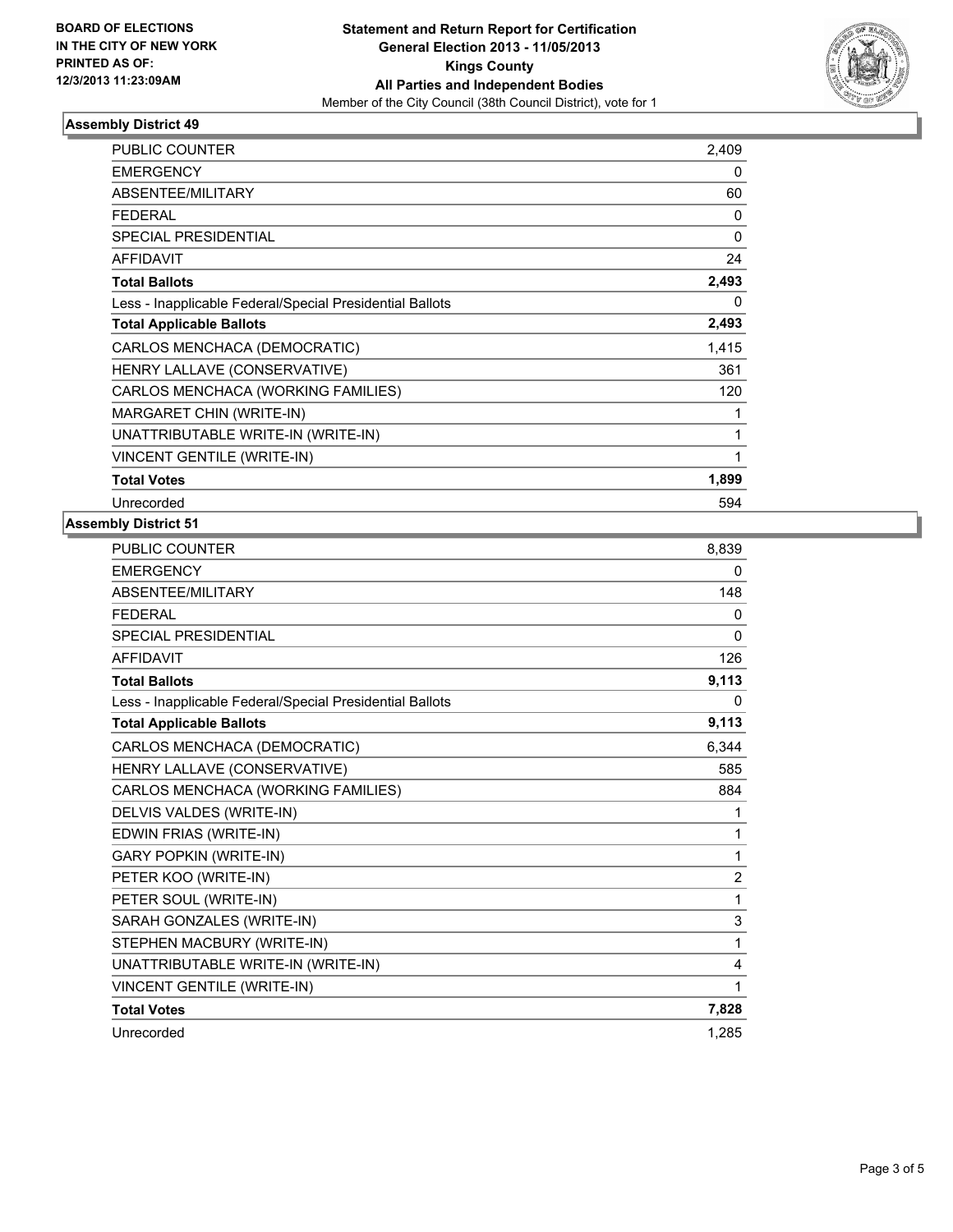

#### **Assembly District 52**

| <b>PUBLIC COUNTER</b>                                    | 85 |
|----------------------------------------------------------|----|
| <b>EMERGENCY</b>                                         | 0  |
| ABSENTEE/MILITARY                                        | 0  |
| <b>FEDERAL</b>                                           | 0  |
| SPECIAL PRESIDENTIAL                                     | 0  |
| AFFIDAVIT                                                |    |
| <b>Total Ballots</b>                                     | 86 |
| Less - Inapplicable Federal/Special Presidential Ballots | 0  |
| <b>Total Applicable Ballots</b>                          | 86 |
| CARLOS MENCHACA (DEMOCRATIC)                             | 55 |
| HENRY LALLAVE (CONSERVATIVE)                             | 4  |
| CARLOS MENCHACA (WORKING FAMILIES)                       | 20 |
| <b>Total Votes</b>                                       | 79 |
| Unrecorded                                               | 7  |